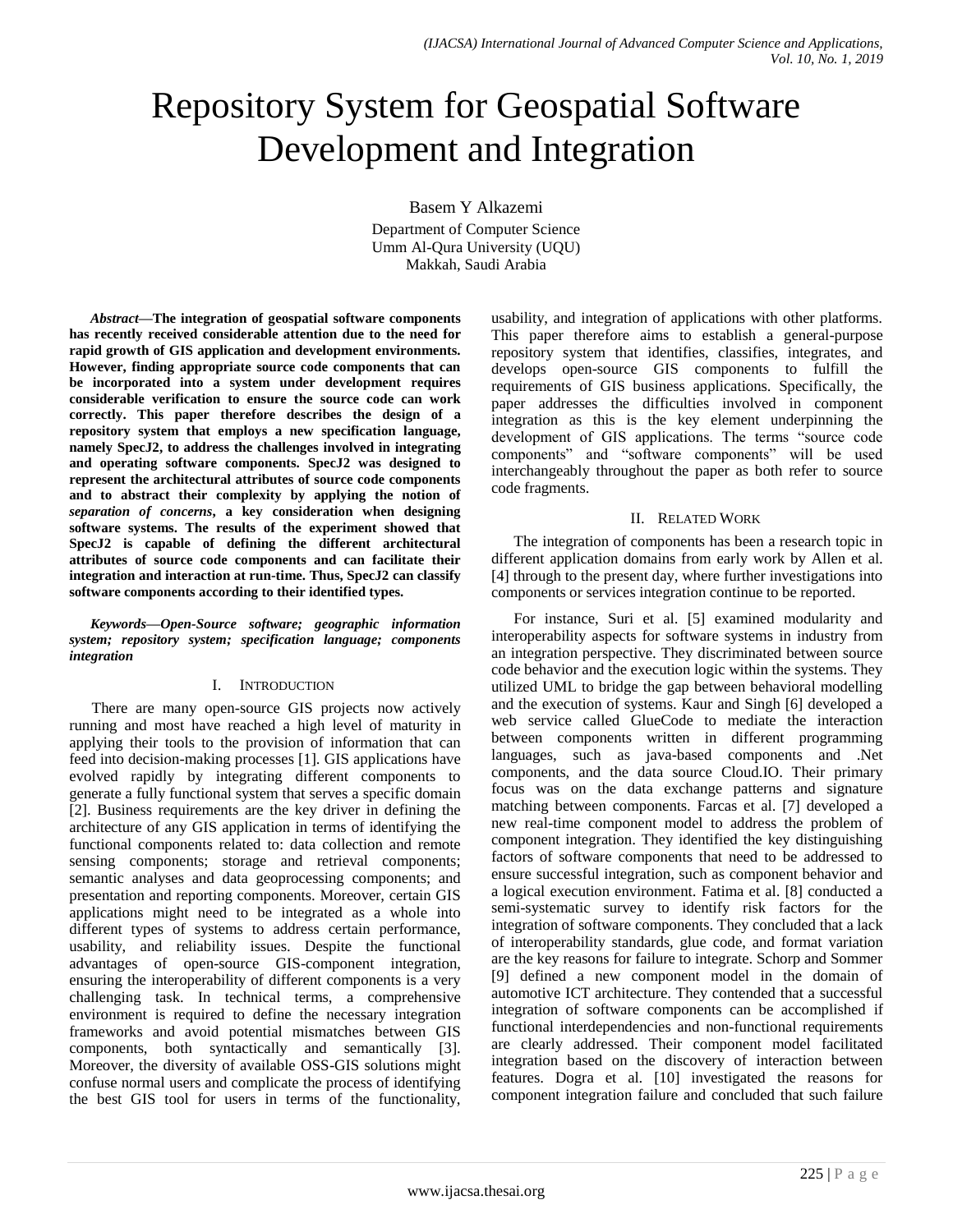is primarily attributable to architectural mismatches between software components. Furthermore, they highlighted the fact that a lack of knowledge and expertise regarding software components might also cause problems with integration.

Overall, most of the reported work has thus identified component architecture as the key hindrance to successful integration. There have been few studies showing that functional interdependencies might also case integration failure which means this area of research requires further investigation. This work proposes a new methodology to document and facilitate component interaction by considering the architectural attributes of source code components. It reports our ongoing development of a software development environment that facilitates the identification and integration of software components to build a GIS functional application.

## III. REPOSITORY SYSTEM DESIGN FOR OSS-GIS TOOLS

A repository system is a development environment that is equipped with the necessary tools for the automatic identification, classification, and storage of software components. Users can retrieve components from the repository in accordance with their functional requirements by conducting a free-text search, browsing, or providing a detailed formal system specification. In this section, we describe our proposed repository solution for open-source GIS software systems. We also explain the main architecture of the repository system. The main objectives when designing this repository system were to:

*1)* Establish foundations for open-source software within organizations to support internally run projects

*2)* Assist in identifying appropriate open-source tools for projects

*3)* Eliminate the licensing costs associated with proprietary software

*4)* Address the lack of support that hinders many organizations with respect to utilizing open-source GIS software systems

*5)* Provide the necessary awareness and educational support for open-source GIS software systems

*6)* Collaborate with different colleges and universities to embed open-source GIS tools into their course plans.

As illustrated in Fig. 1, the system developed through this work contains the following five key sub-systems:

- Components Identifier
- Classifier
- Builder
- Meta-data store
- Matcher



Fig 1. GIS Repository System Architecture.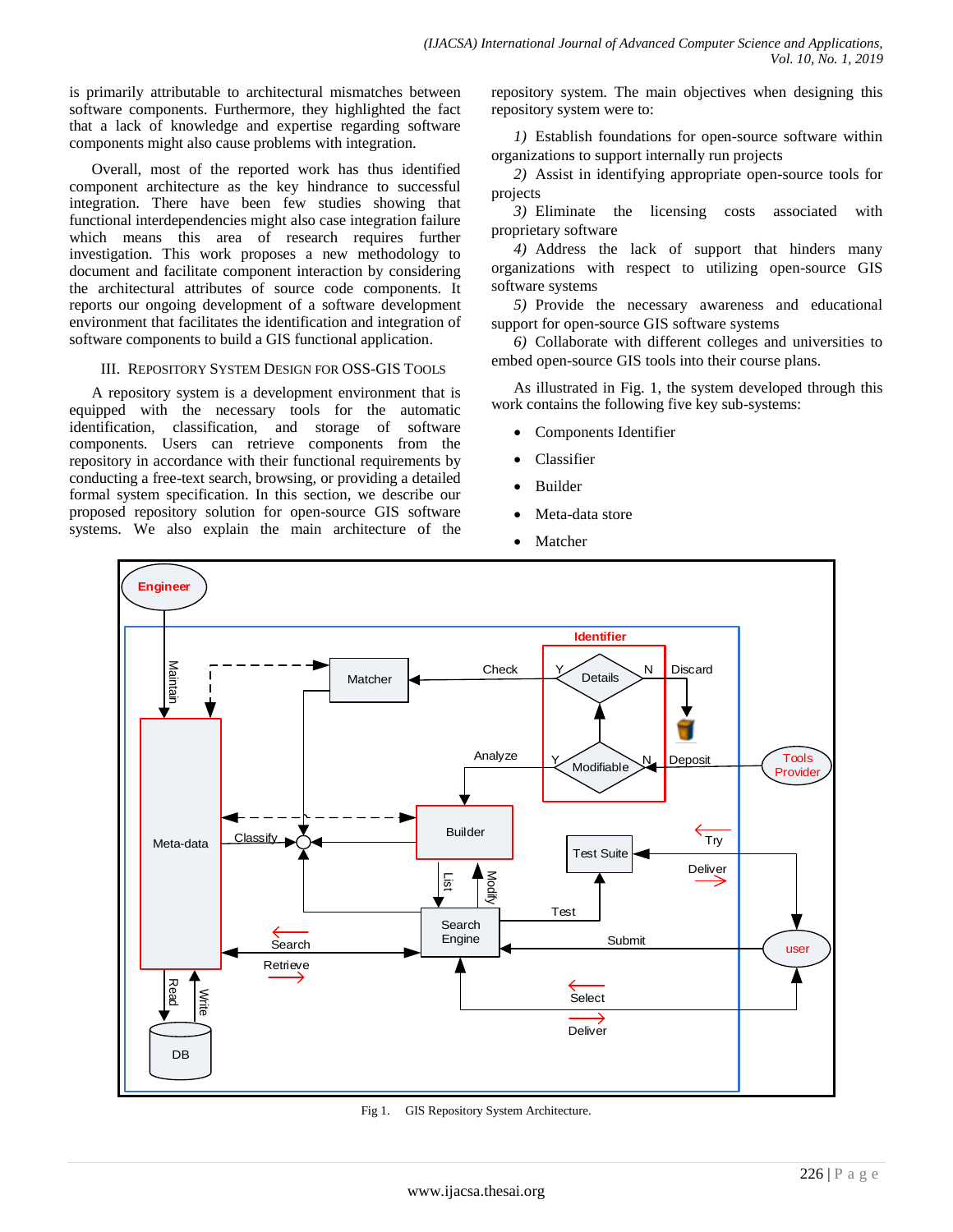The behavior of the repository system is described as follows. The source code of a GIS component is deposited into the repository system either manually by uploading code to the system or by providing a GitHub URL from which to import the source code. Once the source code is uploaded into the repository, the identifier sub-system analyzes the code to identify its architecture. Based on this analysis the component might be classified under a matching category represented in the classifier sub-system. If the source code cannot be categorized under any of the available categories it is discarded from the repository workflow and stored as an "Undefined Type" in the repository for further consideration.

From a user's perspective, the repository system provides the capability to search for an available source code or subsystems by providing an XML description of component types using the developed specification language described in Section 5. The matcher sub-system compiles the XML description provided by the user to identify a match to the components in the repository. Matching specifications result in finding either exact matches to the description or partial matches. If exact matching components are found, they are listed to users for further investigation. If partially matching components are found, the repository system refactors the source code to fulfill the XML description that was provided. In cases where the available source code in the repository lacks some of the required interfaces to match the user's specification, the repository generates the necessary interfaces in the form of skeleton code to satisfy these requirements. However, the code generated by the refactoring process must be examined by the user to confirm that the new packaged component works and will provide the expected behavior.

## IV. REPOSITORY CLASSIFICATION SCHEME

The GIS system architecture, like many information systems, commonly conforms to the N-Tier architecture [11], which is characterized by three main layers: the interaction and presentation layer, the processing layer, and the management layer. The overall architecture is depicted in Fig. 2.

These three layers are the building blocks of many GIS systems, whether they are proprietary GIS software systems or open-source GIS software systems. Our classification scheme was primarily built on these layers to identify high-level functional areas and their facets for the classification of GIS tools. It is necessary to understand these layers and define their interfaces in order to facilitate the potential integration of different components, such as those found in other GIS tools.

As highlighted by Dempsey [12], many OSS-GIS tools are available to support these three layers. For example, according to Alkazemi et al. [13], in the information management layer, common tools include PostGIS and Geodatabase, both of which serve as a data source and database for other tools. PostGIS and Geodatabase make it possible to store GIS data in a central location for easy access and management. Grass, Sextante, and MapWindow are some of the common tools used for the human interaction layer; these facilitate communication between the information system and external users, which are either people or computer systems such as a web browser. Hadoop [14] is one of the OSS tools available on the market and is classified under the processing layer. Ut is an Apache top-level project that is being built and used by a global community of contributors and users.



Fig 2. N-Tier GIS Application Architecture.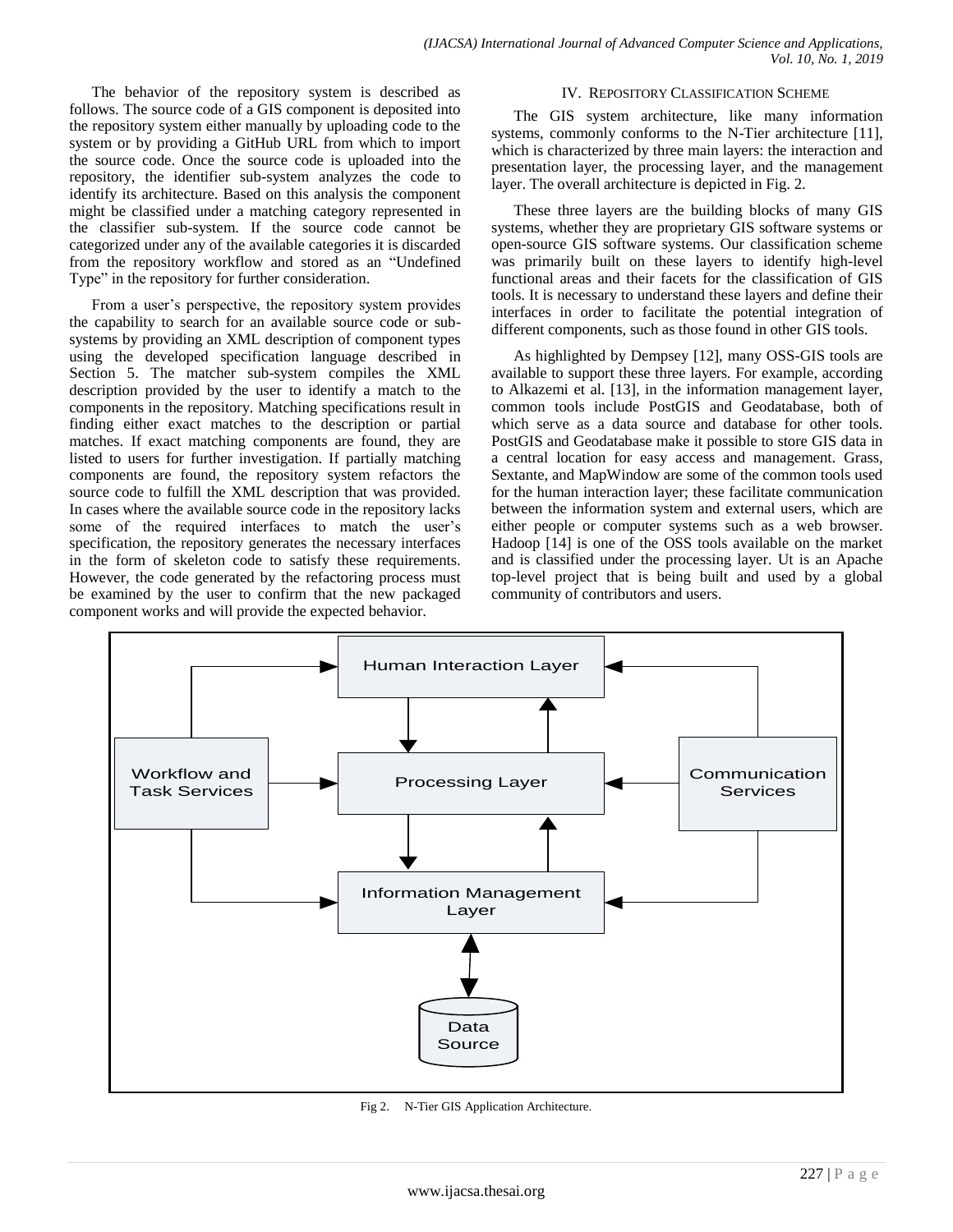## V. INTEGRATION OF GIS COMPONENTS

Software components can interact with each other as services if they share common characteristics as a data exchange model [15]. However, to work correctly, source code components must comply with standard characteristics. Thus, source code components might be characterized by:

- Signature
- Programming language
- Behavior
- Sequence of execution
- Dependencies

Signature of methods or functions defines the name of the method, input and output parameters, and their datatypes. Programming language adds more filtration to the searching text to obtain a more accurate result. Certain source codes may not be used alone and can be incorporated with other codes or applications. Therefore, it is necessary to understand the sequence with which a method is executed to run as expected in the application under development. The attributes of source code components, especially those related to their architectural attributes, are always hard to document and represent as they differ from one programming style to another.

To avoid the complexity of source code matching characteristics, we developed a specification language, namely SpecJ2, to summarize and document the necessary attributes of source code components. SpecJ2 formalizes some of the architectural characteristics of software components and this also applies to GIS-component integration. SpecJ2 thus serves as a verification mechanism that checks whether source-code conforms to the required properties of a system in the OSS-GIS repository system. Table 1 describes the syntax of the SpecJ2 language that identifies the key elements which represent the architectural properties of components. Some of the attributes may be null values and therefore might be omitted in the description file. The key attributes are data input and output as these handle data exchange between the components of the system. Thus, SpecJ2 can be considered the adapter layer between any two GIS components designed to interoperate with each other as it handles component interoperability. Thus, data are exchanged in a standard manner between the different types of components. This layer is generated automatically by the builder component within our repository system to facilitate the simultaneous integration of tools or components. The conceptual view of SpecJ2 is presented in Fig. 3.

SpecJ2 represents the intermediate layer (i.e. wrapper) between source code components and the underlying framework of the system to be built. It hides the complexity of the implementation and differences in software components within the framework. Thus, if a developer compiles the system under development all the components will be considered the same because the SpecJ2 layer hides component types from the underlying system compiler. Furthermore, SpecJ2 defines the linkage between components that will exchange messages by connecting the interfaces of methods together, which facilitates data exchange at run-time. For

example, if the system under development was built using Java language and a developer needed to incorporate a component written in another programming language, say PHP class, they can either treat them as services and handle data exchange at run-time or use SpecJ2 to handle environmental difference parameters.



Fig 3. SpecJ2 Conceptual View.

| Tag                                                                  | Description                                                    |  |  |
|----------------------------------------------------------------------|----------------------------------------------------------------|--|--|
| $<$ SpecJ2>                                                          | Identify a document under SpecJ2<br>specification              |  |  |
| $<$ SpecJ2> $\le$ name>                                              | Define the name of the type                                    |  |  |
| $\langle API \rangle$                                                | Capture the architectural attribute of<br>the component type   |  |  |
| <api>\&lt; Code_Scope &gt;</api>                                     |                                                                |  |  |
| <code_scope>\<name></name></code_scope>                              | Define memory name                                             |  |  |
| <code_scope>\&lt; Input_Stream &gt;</code_scope>                     | Define component input data stream                             |  |  |
| <code_scope>\&lt; Output_Stream<br/><math>\,&gt;</math></code_scope> | Define component output data stream                            |  |  |
| < Code_Scope >\ <failure></failure>                                  | Define exception handling mechanism                            |  |  |
| < Code_Scope >\ <file></file>                                        | Define external file that architectural<br>type use to operate |  |  |
| < Code_Scope >\ <storage></storage>                                  | Define cache memory                                            |  |  |
| <input_stream>\<sequence></sequence></input_stream>                  | Identify sequence of input data                                |  |  |
| <output_stream>\<sequence></sequence></output_stream>                | Identify sequence of output data                               |  |  |
| <order>\<type></type></order>                                        | Define data type                                               |  |  |
| <failure_handling>\<type></type></failure_handling>                  | Define type of exception handling                              |  |  |
| <perquisites>\<lib></lib></perquisites>                              | Define required resources                                      |  |  |
| <file>\<name></name></file>                                          | Define name of file                                            |  |  |
| <file>\<type></type></file>                                          | Define type of file                                            |  |  |
| <memory>\<name></name></memory>                                      | Define memory address                                          |  |  |
| <memory>\<type></type></memory>                                      | Define memory type                                             |  |  |
| <file_type>\<sub-type></sub-type></file_type>                        | Define specialized generic file type                           |  |  |
|                                                                      |                                                                |  |  |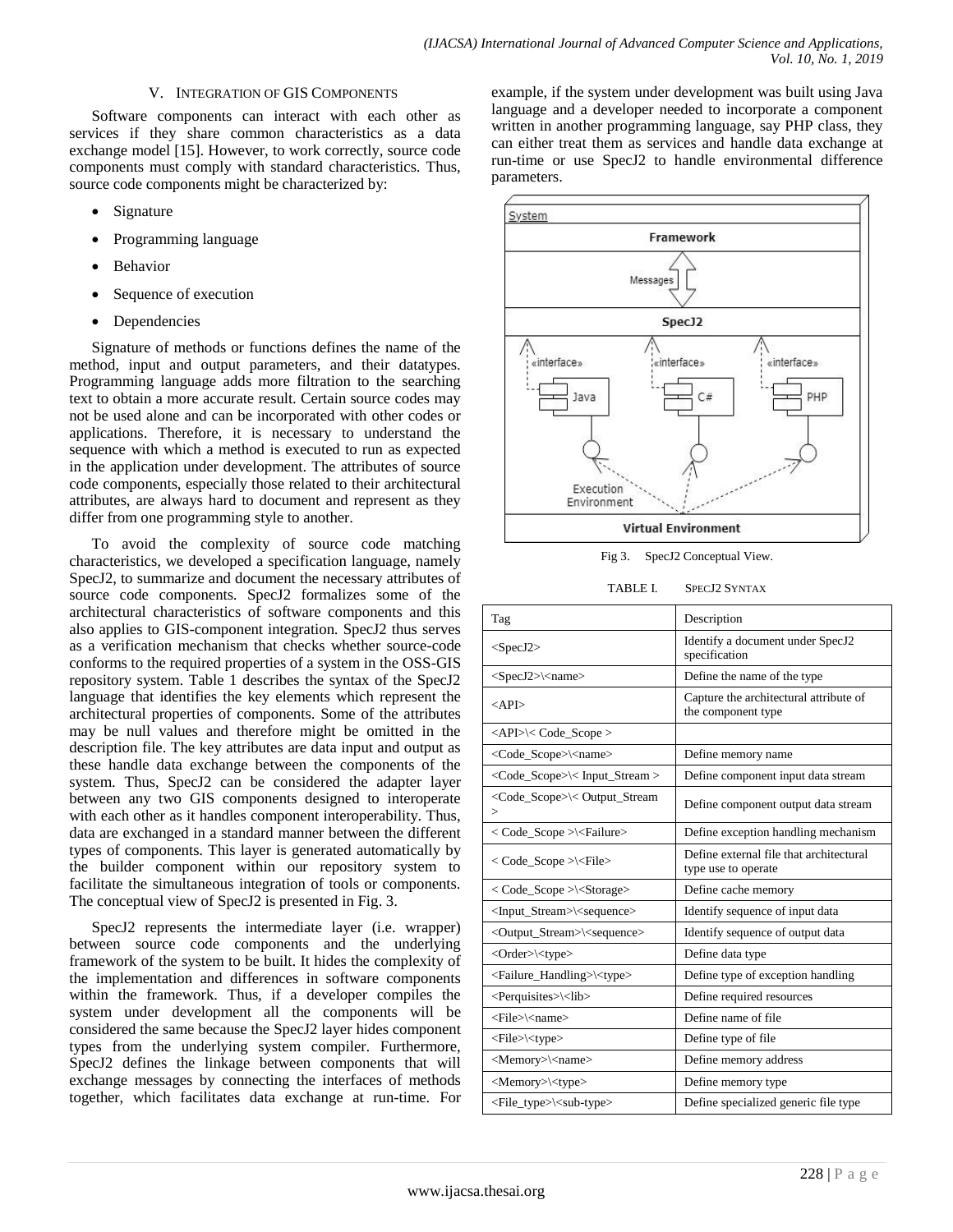## VI. EXPERIMENTAL SETUP

In SpecJ2 we described the geocoding module of ArcGrid which is a generic functional model in many forms of geospatial software as it interprets coordinates (i.e. latitude, longitude) based on their corresponding addresses, either by querying the database of stored addresses (e.g. Google API) or by reading addresses from points on the map. To demonstrate our approach, in Fig. 4 we provide a description of the logging component of the geocoding facility in SpecJ2.

```
<sub>Spec</sub> 12</sub>
    \langlename\rangleArcGeo Logger
    \langle /name \rangle<API name='Logging'>
        <Code_Scope identifier='getLogger'>
             <input stream>
                 <sequence>
                      <Parm_Type>String</Parm_Type>
                 </sequence>
             </input stream>
             <output_stream>
                 <Parm Type>Logger</Parm Type>
             </output stream>
        </Code_Scope>
    \langle/API>
    <API name='config'>
        <Code_Scope identifier='config'>
             <input stream>
                 <sequence>
                     <Parm_Type>String</Parm_Type>
                 </sequence>
             </input stream>
             <output stream>
                 <Parm Type>void</Parm Type>
            </output stream>
        </Code Scope>
    \langle/API>
    <API>
        <Code_Scope identifier ='ArcGridReader'>
            <input stream>
                 <sequence>
                      <Parm_Type>Object</Parm_Type>
                 </sequence>
                 <output_stream>void</output_stream>
                 <failure_handling>
                     <type>DataSourceException</type>
                 </failure_handling>
            </input_stream>
        </Code_Scope>
    \langle/API>
    <preauisit>
        <lib>java.util.logging</lib>
        <lib>org.opengis.referencing.FactoryException</lib>
        <lib>java.io.File</lib>
    </prequisit>
</Spec32>
```
Fig 4. Logger SpecJ2 Description.

The SpecJ2 description captures part of the logging capability which is a generic feature in many GIS applications. We conducted our experimental work at this stage by identifying how many components obtained from open source repositories can fit as a logging module, and hence can be reused in GIS applications. We therefore obtained 50 codes for each component type from GitHub; these were defined as geospatial related components from solutions including uDig, ArcGrid, and deegree [12]. However, we limited the experiment to Java based solutions. The selection of the source code was carried out manually by downloading all the corresponding JAR files of the solutions then applying the sampling technique defined by Kamal et al. [16] to ensure we covered as many of the test samples as possible. We then ran SpecJ2-compiler to scan through the source code to identify matching results. The process of compiling source code is illustrated in Fig. 5.

Source code is first examined using the extraction tool that identifies the signature of the methods within the JAR file provided. The extracted methods are then sent to the SpecJ2 compiler to compile the source code against a generated Junit test class based on the XML component description provided. Fig. 6 presents the generated JUnit test class used for compiling test samples. In cases where the deposited source code does not match any component types, re-scoping of the source code fragment was performed to include more attributes for the next round. Re-scoping was initially set for four rounds. If components failed to compile after the first round they were discarded from the system.



Fig 5. SpecJ2 Operation in the Repository.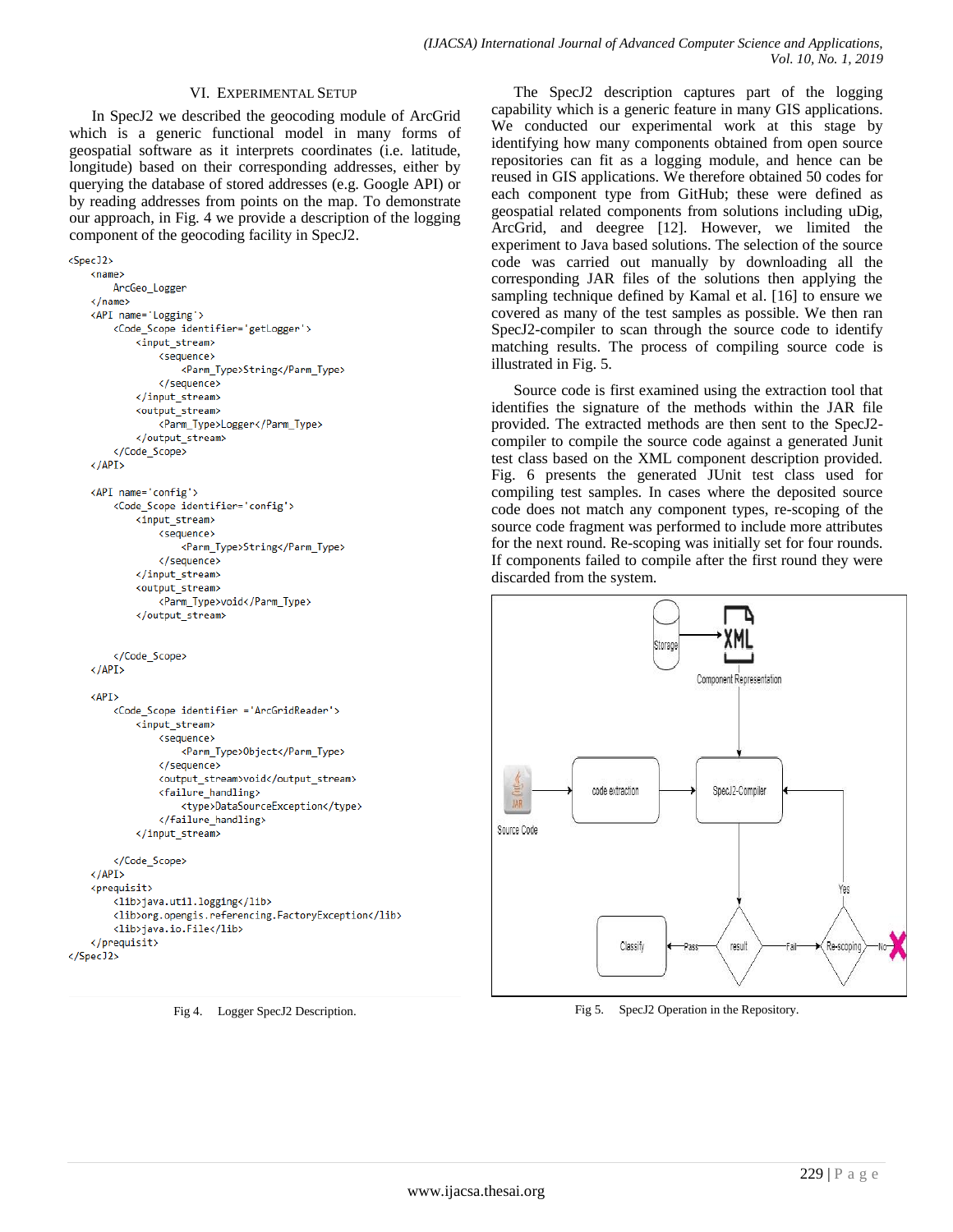```
import static org.junit.Assert.*;
import org.junit.After;
import org.junit.Before;
import org.junit.Test;
import specJ2.Compiler.*;
import specJ2. Identifier.*;
public class SpecJ2 Logger Test
    int match count = 0:
    String [] methods ;
    String [] methods s;
    Results r = new Results();
        @Before
    public void setUp(Object Target, Object<SpecJ> Source)
        // prepare the component and examin the dependencies
        methods = Target.getMethods();
        methods s = 3ource.getMethods();
    h,
        @After
    public void tearDown()
        String fileContent = r.getResults();
        FileWriter fileWriter = new FileWriter("c:/SpecJ2
comiler/Test Logger.txt");
        PrintWriter printWriter = new PrintWriter(fileWriter):
        printWriter.print(fileContent);
        printWriter.close();
    STest
    public void SpecJ2 Compile ()
        for (int i = 1; i < methods_s.length; i++)
             for (int j = 1; j < methods. length; j^{++})
            Æ
                if (methods[j].name.matches(methods_s[i].name)
66 methods[j].parms.matches(methods_s[i].parms))
                \mathbf{f}\mathtt{if}(\mathsf{methods[j].rtnType}.\mathtt{matches}(\mathsf{methods\_s[i].rtnType}))-1
                         match count++: // identfied match
                     A.
```
 $\overline{1}$ if (match\_count == methods\_s[j].length) Ł  $r = run(methods[i])$ : // compile the code to tag it as pass or fail. - 1 Ï

#### Fig 6. SpecJ2 JUnit Test.

<sup>1</sup> h

#### VII.RESULTS AND DISCUSSION

The results obtained for the experiment are summarized in Table 2. We categorized these results into fully matched, partially matched, and no match. Fully matched refers to when all the attributes defined by the source code component matched the corresponding SpecJ2 description, hence the component can be used without any modifications. However, if none of the attributes were identified in the selected source code, the code fragment is categorized as no match. Midway between both extremes are partially matched components which require further investigation. We counted the number of matching and non-matching attributes to assess the level of modification needed.

| Type     | Number of Samples | <b>Fully Matched</b> | <b>Partially Matched</b> |                      |                        | No Match         |
|----------|-------------------|----------------------|--------------------------|----------------------|------------------------|------------------|
|          |                   |                      | Total                    | Matched Attributes % | Unnatched Attributes % |                  |
| vGid     | 50                | 26                   | 15                       | 83%                  | 17%                    | 9                |
| deegree  | 50                | 39                   | $\tau$                   | 51%                  | 49%                    | $\overline{4}$   |
| ArcGrid  | 50                | 43                   | 6                        | 88%                  | 12%                    | $\mathbf{1}$     |
| OpenJUMP | 50                | 37                   | 13                       | 42%                  | 58%                    | $\boldsymbol{0}$ |
| QGIS     | 50                | 44                   | 6                        | 61%                  | 39%                    | $\boldsymbol{0}$ |
| gvSIG    | 50                | 33                   | $\,8\,$                  | 39%                  | 61%                    | 9                |

The experiment produced striking outcomes with respect to the identification of component types. Overall, SpecJ2 yielded significant results in terms of matching components to the types defined in the repository. Compared to the matched samples, the number of unmatched components was minimal with an overall average ratio of 0.124 (i.e. for each "no match" there was four matched components on average). We therefore conclude that SpecJ2 is useful in representing source code components and can also be used to intermediate the interaction between various types of component. The results of the partially matched components were twofold as the overall percentage of matched attributes counted was more significant than the percentage of unmatched attributes except in the cases of openJUMP and gvSIG. We investigated the source code for these component types by hand and observed that openJUMP needed to operate in conjunction with the OSGE framework to provide a complete set of attributes. However, gvSIG was slightly different as the available components were mainly plugins, hence the attributes examined were an extension of the main framework. The other missing attributes were coded in the main Factory class within the gvSIG package. Thus, the unmatched percentages indicated that they were missed by SpecJ2 due to a lack of support for inheritance which will be included in the new release of the language.